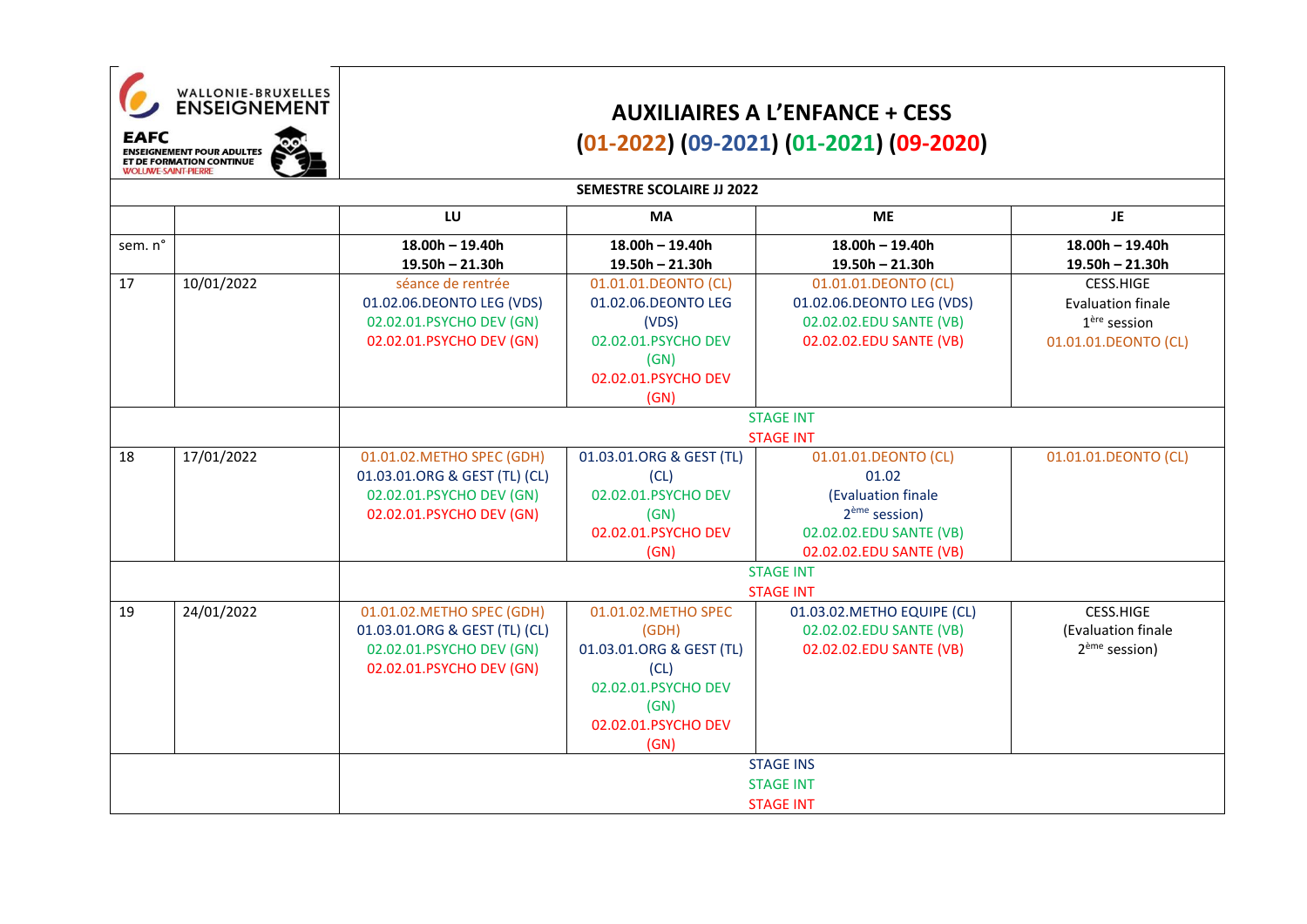| $\overline{20}$ | 31/01/2022 | 01.01.02. METHO SPEC (GDH)    | 01.01.02.METHO SPEC      | 01.03.02. METHO EQUIPE (CL) | CESS.ECOSOC       |
|-----------------|------------|-------------------------------|--------------------------|-----------------------------|-------------------|
|                 |            | 01.03.01.ORG & GEST (TL) (CL) | (GDH)                    | 02.02.02.EDU SANTE (VB)     |                   |
|                 |            | 02.02.01.PSYCHO DEV (GN)      | 01.03.01.0RG & GEST (TL) | 02.02.02.EDU SANTE (VB)     |                   |
|                 |            | 02.02.01.PSYCHO DEV (GN)      | (CL)                     |                             |                   |
|                 |            |                               | 02.02.01.PSYCHO DEV      |                             |                   |
|                 |            |                               | (GN)                     |                             |                   |
|                 |            |                               | 02.02.01.PSYCHO DEV      |                             |                   |
|                 |            |                               | (GN)                     |                             |                   |
|                 |            |                               |                          | <b>STAGE INS</b>            |                   |
|                 |            |                               |                          | <b>STAGE INT</b>            |                   |
|                 |            |                               |                          | <b>STAGE INT</b>            |                   |
| 21              | 07/02/2022 | 01.01.02. METHO SPEC (GDH)    | 01.01.02.METHO SPEC      | 01.03.02. METHO EQUIPE (CL) |                   |
|                 |            | 01.03.01.ORG & GEST (TL) (CL) | (GDH)                    | 02.02.02.EDU SANTE (VB)     |                   |
|                 |            | 02.02.01.PSYCHO DEV (GN)      | 02.02.01.PSYCHO DEV      | 02.02.02.EDU SANTE (VB)     |                   |
|                 |            | 02.02.01.PSYCHO DEV (GN)      | (GN)                     |                             |                   |
|                 |            |                               | 02.02.01.PSYCHO DEV      |                             |                   |
|                 |            |                               | (GN)                     |                             |                   |
|                 |            |                               | $13.00h - 16.20h$        |                             | $13.00h - 16.20h$ |
|                 |            |                               | CESS.ECOSOC              |                             | CESS.ECOSOC       |
|                 |            |                               |                          | <b>STAGE INS</b>            |                   |
|                 |            |                               |                          | <b>STAGE INT</b>            |                   |
|                 |            |                               |                          | <b>STAGE INT</b>            |                   |
| 22              | 14/02/2022 | 01.01.02. METHO SPEC (GDH)    | 01.01.02. METHO SPEC     | 01.03.02. METHO EQUIPE (CL) | CESS.ECOSOC       |
|                 |            | 01.03.03. PRAT ANIM (GN)      | (GDH)                    | 02.02.02.EDU SANTE (VB)     |                   |
|                 |            | 02.02.03.COM (MW)             | 01.03.03. PRAT ANIM (GN) | 02.02.02.EDU SANTE (VB)     |                   |
|                 |            | 02.02.03.COM (MW)             | 02.02.03.COM (MW)        |                             |                   |
|                 |            |                               | 02.02.03.COM (MW)        |                             |                   |
|                 |            |                               | $13.00h - 16.20h$        |                             |                   |
|                 |            |                               | CESS.ECOSOC              |                             |                   |
|                 |            |                               |                          | <b>STAGE INS</b>            |                   |
|                 |            |                               |                          | <b>STAGE INT</b>            |                   |
|                 |            |                               |                          | <b>STAGE INT</b>            |                   |
|                 |            |                               |                          |                             |                   |
|                 |            |                               |                          |                             |                   |
|                 |            |                               |                          |                             |                   |
|                 |            |                               |                          |                             |                   |
|                 |            |                               |                          |                             |                   |
|                 |            |                               |                          |                             |                   |
|                 |            |                               |                          |                             |                   |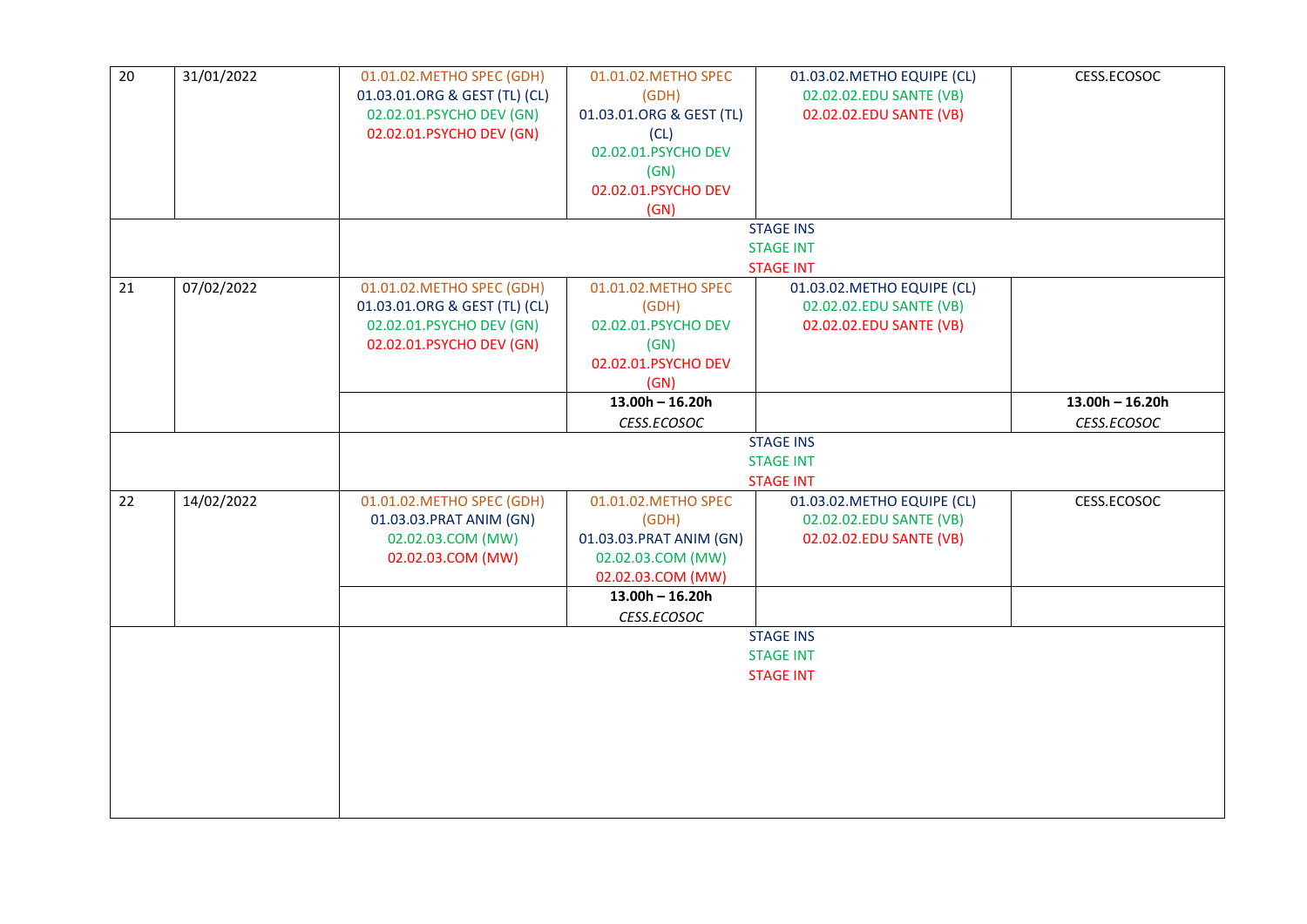| $\overline{23}$  | 21/02/2022       | 01.01.02. METHO SPEC (GDH)                   | 01.02.01.ACT CREA (EVEIL | 01.02.01.ACT CREA (EVEIL PP) (PC) | 01.02.02.HYG (VB)    |  |  |
|------------------|------------------|----------------------------------------------|--------------------------|-----------------------------------|----------------------|--|--|
|                  |                  | 01.03.03. PRAT ANIM (GN)                     | PP) (PC)                 | 01.03.02. METHO EQUIPE (CL)       | <b>CESS.EI PREPA</b> |  |  |
|                  |                  | 02.02.03.COM (MW)                            | 01.03.03. PRAT ANIM (GN) | 02.02.02.EDU SANTE (VB)           |                      |  |  |
|                  |                  | 02.02.03.COM (MW)                            | 02.02.03.COM (MW)        | 02.02.02.EDU SANTE (VB)           |                      |  |  |
|                  |                  |                                              | 02.02.03.COM (MW)        |                                   |                      |  |  |
|                  |                  | $16.10h - 17.50h$                            | $13.00h - 16.20h$        |                                   | $13.00h - 16.20h$    |  |  |
|                  |                  | <b>APPUI PEDA</b>                            | CESS.ECOSOC              |                                   | CESS.ECOSOC          |  |  |
|                  |                  |                                              |                          | <b>STAGE INS</b>                  |                      |  |  |
|                  |                  |                                              |                          | <b>STAGE INT</b>                  |                      |  |  |
|                  |                  |                                              |                          | <b>STAGE INT</b>                  |                      |  |  |
|                  | 28/02/2022       |                                              |                          | <b>STAGE VAC</b>                  |                      |  |  |
|                  |                  |                                              |                          | <b>STAGE VAC</b>                  |                      |  |  |
| 24               | 07/03/2022       | 01.01                                        | 01.02.01.ACT CREA (EVEIL | 01.03.02.METHO EQUIPE (CL)        | CESS.ECOSOC          |  |  |
|                  |                  | (Evaluation finale 2 <sup>ème</sup> session) | PP) (PC)                 | 02.02.02.EDU SANTE (VB)           |                      |  |  |
|                  |                  | 01.03.03. PRAT ANIM (GN)                     | 01.03.03. PRAT ANIM (GN) | 02.02.02.EDU SANTE (VB)           |                      |  |  |
|                  |                  | 02.02.03.COM (MW)                            | 02.02.03.COM (CL)        |                                   |                      |  |  |
|                  |                  | 02.02.03.COM (MW)                            | 02.02.03.COM (CL)        |                                   |                      |  |  |
|                  |                  | $16.10h - 17.50h$                            | $13.00h - 16.20h$        |                                   |                      |  |  |
|                  |                  | APPUI PEDA                                   | CESS.ECOSOC              |                                   |                      |  |  |
|                  |                  | <b>STAGE INS</b>                             |                          |                                   |                      |  |  |
|                  | <b>STAGE INT</b> |                                              |                          |                                   |                      |  |  |
|                  |                  |                                              |                          | <b>STAGE INT</b>                  |                      |  |  |
| 25               | 14/03/2022       | 01.02.03.PSYCHO DEV (VB)                     | 01.02.02.HYG (VB)        | 01.03.02. METHO EQUIPE (CL)       | 01.02.02.HYG (VB)    |  |  |
|                  |                  | 01.03.03. PRAT ANIM (GN)                     | 01.03.03. PRAT ANIM (GN) | 02.02.02.EDU SANTE (VB)           | <b>CESS.EI PREPA</b> |  |  |
|                  |                  | 02.02.03.COM (CL)                            | 02.02.03.COM (CL)        | 02.02.02.EDU SANTE (VB)           |                      |  |  |
|                  |                  | 02.02.03.COM (CL)                            | 02.02.03.COM (CL)        |                                   |                      |  |  |
|                  |                  | $16.10h - 17.50h$                            | $13.00h - 16.20h$        |                                   | $13.00h - 16.20h$    |  |  |
|                  |                  | APPUI PEDA                                   | CESS.ECOSOC              |                                   | CESS.ECOSOC          |  |  |
|                  |                  |                                              |                          | <b>STAGE OBS</b>                  |                      |  |  |
|                  |                  |                                              |                          | <b>STAGE INS</b>                  |                      |  |  |
|                  |                  |                                              | <b>STAGE INT</b>         |                                   |                      |  |  |
| <b>STAGE INT</b> |                  |                                              |                          |                                   |                      |  |  |
|                  |                  |                                              |                          |                                   |                      |  |  |
|                  |                  |                                              |                          |                                   |                      |  |  |
|                  |                  |                                              |                          |                                   |                      |  |  |
|                  |                  |                                              |                          |                                   |                      |  |  |
|                  |                  |                                              |                          |                                   |                      |  |  |
|                  |                  |                                              |                          |                                   |                      |  |  |
|                  |                  |                                              |                          |                                   |                      |  |  |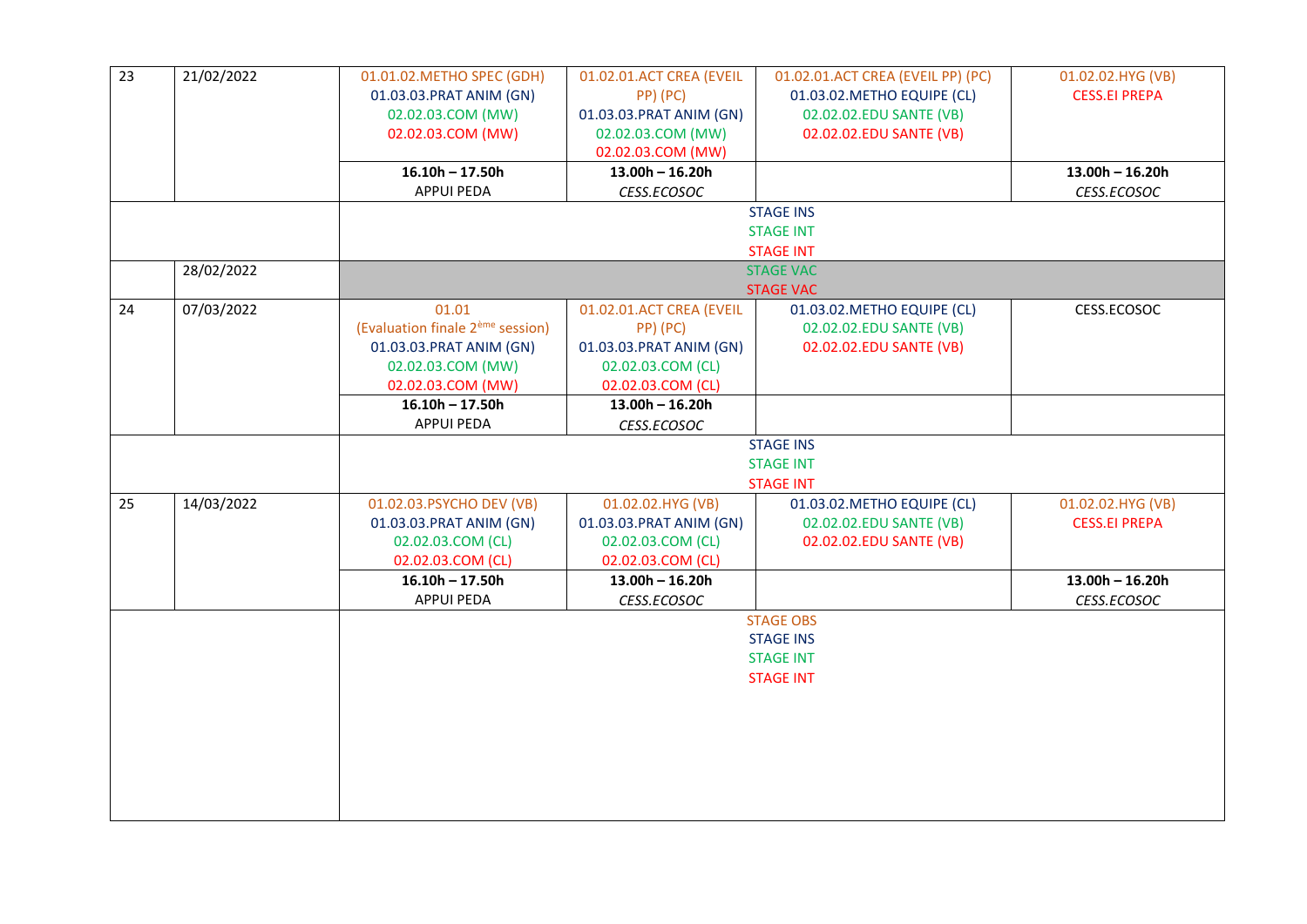| 26 | 21/03/2022 | 01.02.03. PSYCHO DEV (VB)  | 01.02.02.HYG (VB)      | 01.03.02.METHO EQUIPE (CL) | CESS.ECOSOC                 |  |
|----|------------|----------------------------|------------------------|----------------------------|-----------------------------|--|
|    |            | 01.03.03. PRAT ANIM (GN)   | 01.04.DEONTO PROF (GN) | 02.02.02.EDU SANTE (VB)    |                             |  |
|    |            | 02.02.03.COM (CL)          | 02.02.03.COM (CL)      | 02.02.02.EDU SANTE (VB)    |                             |  |
|    |            | 02.02.03.COM (CL)          | 02.02.03.COM (CL)      |                            |                             |  |
|    |            | $16.10h - 17.50h$          | $13.00h - 16.20h$      |                            |                             |  |
|    |            | <b>APPUI PEDA</b>          | CESS.ECOSOC            |                            |                             |  |
|    |            |                            |                        | <b>STAGE OBS</b>           |                             |  |
|    |            |                            |                        | <b>STAGE INS</b>           |                             |  |
|    |            |                            |                        | <b>STAGE INT</b>           |                             |  |
|    |            |                            |                        | <b>STAGE INT</b>           |                             |  |
| 27 | 28/03/2022 | 01.02.03. PSYCHO DEV (VB)  | 01.02.02.HYG (VB)      | 01.02.04.COM (CL)          | 01.02.02.HYG (VB)           |  |
|    |            | 01.04.DEONTO PROF (GN)     | 01.04.DEONTO PROF (GN) | 02.02.05.LEG PROF (GN)     | <b>CESS.EI PREPA</b>        |  |
|    |            | 02.02.04.PSYCHO APP (VDS)  | 02.02.04.PSYCHO APP    | 02.02.05.LEG PROF (GN)     | 01.03.02. METHO EQUIPE (CL) |  |
|    |            | 02.02.04. PSYCHO APP (VDS) | (VDS)                  |                            |                             |  |
|    |            |                            | 02.02.04.PSYCHO APP    |                            |                             |  |
|    |            |                            | (VDS)                  |                            |                             |  |
|    |            | $16.10h - 17.50h$          | $13.00h - 16.20h$      | $16.10h - 17.50h$          | $13.00h - 16.20h$           |  |
|    |            | <b>APPUI PEDA</b>          | CESS.ECOSOC            | <b>APPUI PEDA</b>          | CESS.ECOSOC                 |  |
|    |            |                            |                        | <b>STAGE OBS</b>           |                             |  |
|    |            | <b>STAGE INS</b>           |                        |                            |                             |  |
|    |            | <b>STAGE INT</b>           |                        |                            |                             |  |
|    |            | <b>STAGE INT</b>           |                        |                            |                             |  |
|    | 04/04/2022 | <b>STAGE VAC</b>           |                        |                            |                             |  |
|    |            | <b>STAGE VAC</b>           |                        |                            |                             |  |
|    | 11/04/2022 | <b>STAGE VAC</b>           |                        |                            |                             |  |
|    |            |                            |                        | <b>STAGE VAC</b>           |                             |  |
| 28 | 18/04/2022 |                            | 01.02.04.COM (CL)      | 01.02.04.COM (CL)          | CESS.ECOSOC                 |  |
|    |            | <b>STAGE VAC</b>           | 01.04.DEONTO PROF (GN) | 01.03                      |                             |  |
|    |            | <b>STAGE VAC</b>           | 02.02.04.PSYCHO APP    | (Evaluation finale         |                             |  |
|    |            |                            | (VDS)                  | 2 <sup>ème</sup> session)  |                             |  |
|    |            |                            | 02.02.04.PSYCHO APP    | 02.02.05.LEG PROF (GN)     |                             |  |
|    |            |                            | (VDS)                  | 02.02.05.LEG PROF (GN)     |                             |  |
|    |            |                            | $13.00h - 16.20h$      | $16.10h - 17.50h$          |                             |  |
|    |            |                            | CESS.ECOSOC            | <b>APPUI PEDA</b>          |                             |  |
|    |            |                            |                        | <b>STAGE OBS</b>           |                             |  |
|    |            |                            | <b>STAGE INS</b>       |                            |                             |  |
|    |            |                            | <b>STAGE INT</b>       |                            |                             |  |
|    |            |                            |                        | <b>STAGE INT</b>           |                             |  |
|    |            |                            |                        |                            |                             |  |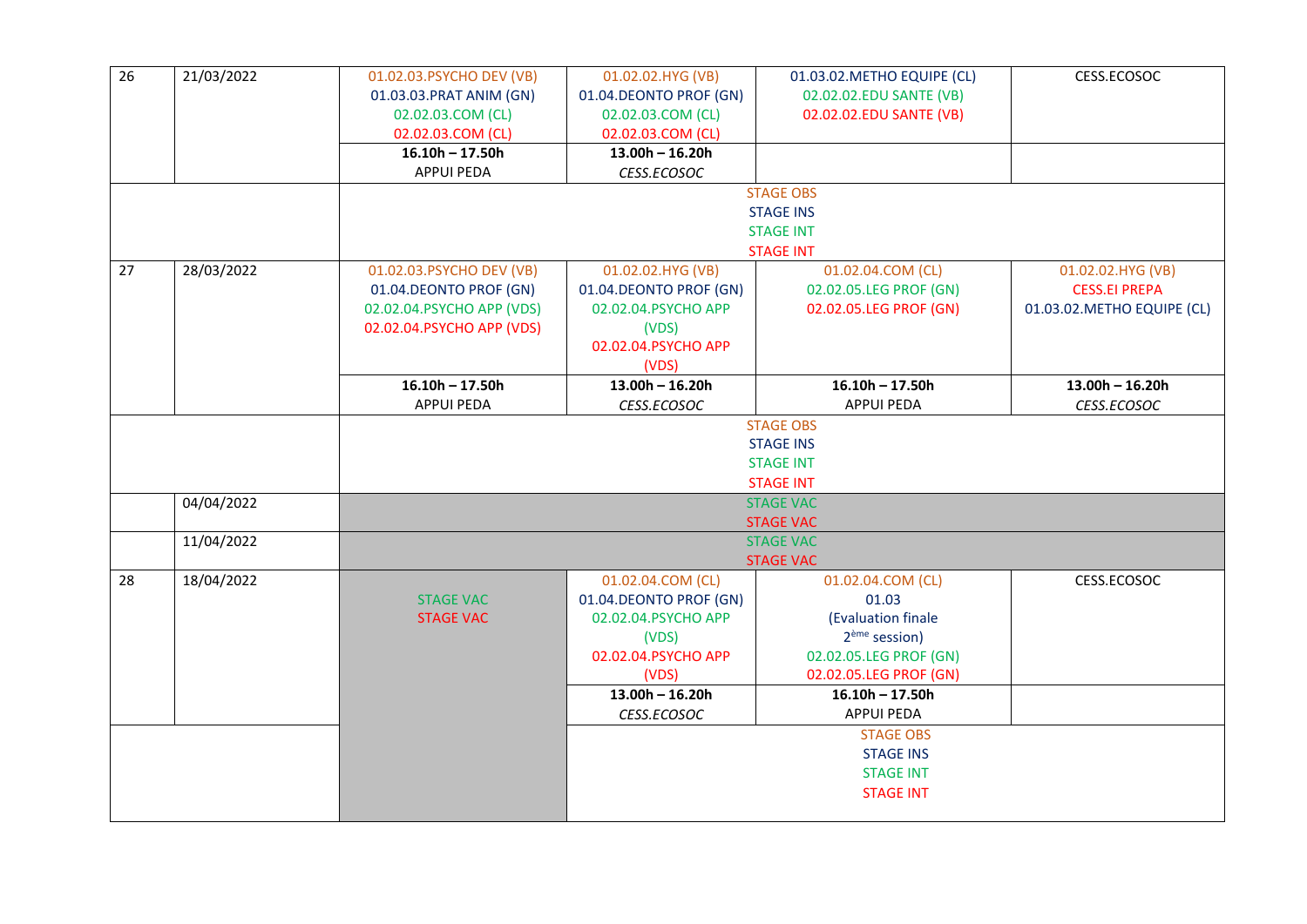| 29 | 25/04/2022       | 01.04.DEONTO PROF (GN)     | 01.02.04.COM (CL)      | 01.02.04.COM (CL)                                   | 01.02.03. PSYCHO DEV (VB) |  |
|----|------------------|----------------------------|------------------------|-----------------------------------------------------|---------------------------|--|
|    |                  | 02.02.04. PSYCHO APP (VDS) | 01.04.DEONTO PROF (GN) | 02.02.05.LEG PROF (GN)                              | <b>CESS.EI PREPA</b>      |  |
|    |                  | 02.02.04. PSYCHO APP (VDS) | 02.02.04.PSYCHO APP    | 02.02.05.LEG PROF (GN)                              |                           |  |
|    |                  |                            | (VDS)                  |                                                     |                           |  |
|    |                  |                            | 02.02.04.PSYCHO APP    |                                                     |                           |  |
|    |                  |                            | (VDS)                  |                                                     |                           |  |
|    |                  | $16.10h - 17.50h$          | $13.00h - 16.20h$      | $16.10h - 17.50h$                                   | $13.00h - 16.20h$         |  |
|    |                  | <b>APPUI PEDA</b>          | CESS.ECOSOC            | <b>APPUI PEDA</b>                                   | CESS.ECOSOC               |  |
|    |                  |                            |                        | <b>STAGE OBS</b>                                    |                           |  |
|    |                  |                            |                        | <b>STAGE INS</b>                                    |                           |  |
|    |                  |                            |                        | <b>STAGE INT</b>                                    |                           |  |
|    |                  |                            |                        | <b>STAGE INT</b>                                    |                           |  |
| 30 | 02/05/2022       | 01.04.DEONTO PROF (GN)     | 01.02.04.COM (CL)      | 01.02.05.ORG & GEST (STRU) (CL)                     | CESS.ECOSOC               |  |
|    |                  | 02.02.04.PSYCHO APP (VDS)  | 01.04.DEONTO PROF (GN) | 02.02.05.LEG PROF (GN)                              |                           |  |
|    |                  | 02.02.04.PSYCHO APP (VDS)  | 02.02.04.PSYCHO APP    | 02.02.05.LEG PROF (GN)                              |                           |  |
|    |                  |                            | (VDS)                  |                                                     |                           |  |
|    |                  |                            | 02.02.04.PSYCHO APP    |                                                     |                           |  |
|    |                  |                            | (VDS)                  |                                                     |                           |  |
|    |                  | $16.10h - 17.50h$          | $13.00h - 16.20h$      | $16.10h - 17.50h$                                   |                           |  |
|    |                  | <b>APPUI PEDA</b>          | CESS.ECOSOC            | <b>APPUI PEDA</b>                                   |                           |  |
|    |                  | <b>STAGE OBS</b>           |                        |                                                     |                           |  |
|    | <b>STAGE INS</b> |                            |                        |                                                     |                           |  |
|    |                  |                            |                        | <b>STAGE INT</b>                                    |                           |  |
| 31 | 09/05/2022       | 01.02.03.PSYCHO DEV (VB)   | 01.02.05.ORG & GEST    | <b>STAGE INT</b><br>01.02.05.ORG & GEST (STRU) (CL) | 01.02.03.PSYCHO DEV (VB)  |  |
|    |                  | 01.04.DEONTO PROF (GN)     | (STRU) (CL)            | 02.02.05.LEG PROF (GN)                              | <b>CESS.EI PREPA</b>      |  |
|    |                  | 02.02.04. PSYCHO APP (VDS) | 01.04.DEONTO PROF (GN) | 02.02.05.LEG PROF (GN)                              |                           |  |
|    |                  | 02.02.04.PSYCHO APP (VDS)  | 02.02.04.PSYCHO APP    |                                                     |                           |  |
|    |                  |                            | (VDS)                  |                                                     |                           |  |
|    |                  |                            | 02.02.04.PSYCHO APP    |                                                     |                           |  |
|    |                  |                            | (VDS)                  |                                                     |                           |  |
|    |                  | $16.10h - 17.50h$          | $13.00h - 16.20h$      | $16.10h - 17.50h$                                   | $13.00h - 16.20h$         |  |
|    |                  | <b>APPUI PEDA</b>          | CESS.ECOSOC            | <b>APPUI PEDA</b>                                   | CESS.ECOSOC               |  |
|    |                  |                            |                        | <b>STAGE OBS</b>                                    |                           |  |
|    |                  |                            |                        | <b>STAGE INS</b>                                    |                           |  |
|    |                  |                            |                        | <b>STAGE INT</b>                                    |                           |  |
|    |                  | <b>STAGE INT</b>           |                        |                                                     |                           |  |
|    |                  |                            |                        |                                                     |                           |  |
|    |                  |                            |                        |                                                     |                           |  |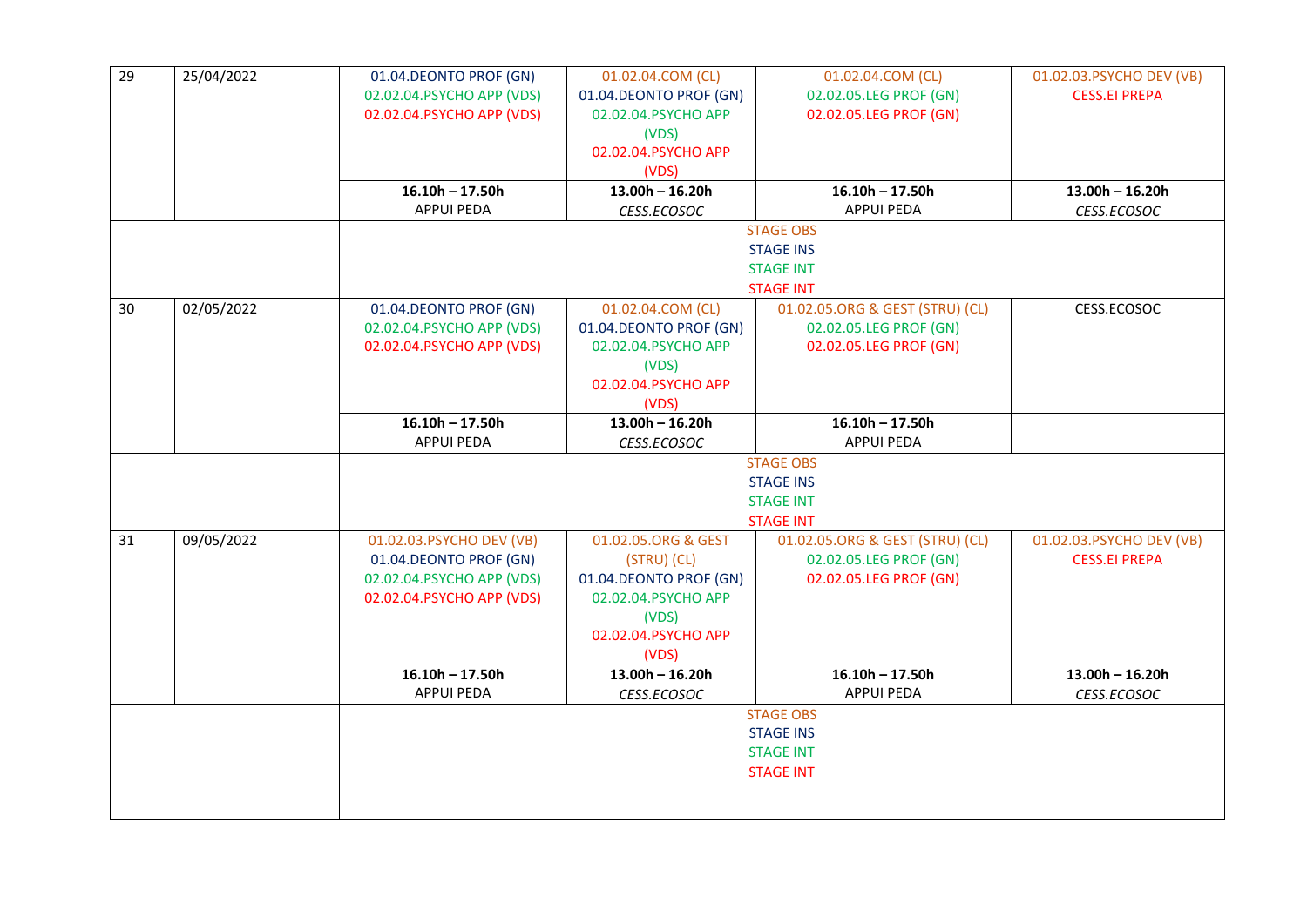| $\overline{32}$ | 16/05/2022 | 01.02.06.DEONTO LEG (GDH)<br>01.04<br>(Evaluation finale<br>2 <sup>ème</sup> session)<br>02.02.04.PSYCHO APP (VDS) | 01.02.05.ORG & GEST<br>(STRU) (CL)<br>02.02.05.LEG PROF (GN)<br>02.02.05.LEG PROF (GN)                                                         | 01.02.05.ORG & GEST (STRU) (CL)<br>02.02.05.LEG PROF (GN)<br>02.02.05.LEG PROF (GN)                                 | CESS.ECOSOC<br><b>Evaluation finale</b><br>1 <sup>ère</sup> session |
|-----------------|------------|--------------------------------------------------------------------------------------------------------------------|------------------------------------------------------------------------------------------------------------------------------------------------|---------------------------------------------------------------------------------------------------------------------|---------------------------------------------------------------------|
|                 |            | 02.02.04.PSYCHO APP (VDS)                                                                                          |                                                                                                                                                |                                                                                                                     |                                                                     |
|                 |            | $16.10h - 17.50h$                                                                                                  | $13.00h - 16.20h$                                                                                                                              | $16.10h - 17.50h$                                                                                                   |                                                                     |
|                 |            | <b>APPUI PEDA</b>                                                                                                  | CESS.ECOSOC                                                                                                                                    | <b>APPUI PEDA</b>                                                                                                   |                                                                     |
|                 |            |                                                                                                                    |                                                                                                                                                | <b>STAGE OBS</b><br><b>STAGE INS</b><br><b>STAGE INT</b>                                                            |                                                                     |
|                 |            |                                                                                                                    |                                                                                                                                                | <b>STAGE INT</b>                                                                                                    |                                                                     |
| 33              | 23/05/2022 | 01.02.06.DEONTO LEG (GDH)                                                                                          | 01.02.06.DEONTO LEG<br>(GDH)<br>02.02.05.LEG PROF (GN)<br>02.02.05.LEG PROF (GN)                                                               | 01.02.05.ORG & GEST (STRU) (CL)<br>02.02.05.LEG PROF (GN)<br>02.02.05.LEG PROF (GN)                                 |                                                                     |
|                 |            | $16.10h - 17.50h$                                                                                                  | $16.10h - 17.00h$                                                                                                                              | $16.10h - 17.50h$                                                                                                   |                                                                     |
|                 |            | <b>APPUI PEDA</b>                                                                                                  | <b>APPUI PEDA</b>                                                                                                                              | <b>APPUI PEDA</b>                                                                                                   |                                                                     |
|                 |            |                                                                                                                    | <b>STAGE OBS</b><br><b>STAGE INS</b><br><b>STAGE INT</b><br><b>STAGE INT</b>                                                                   |                                                                                                                     |                                                                     |
| 34              | 30/05/2022 | 01.04.DEONTO PROF (CL)                                                                                             | 01.04.DEONTO PROF (CL)<br>02.02.05.LEG PROF (GN)<br>02.02.05.LEG PROF (GN)                                                                     | 01.02<br>(Evaluation finale<br>2 <sup>ème</sup> session)<br>02.04.01.GUIDANCE EI (GDH)<br>02.04.01.GUIDANCE EI (GN) | CESS.ECOSOC<br>(Evaluation finale<br>2 <sup>ème</sup> session)      |
|                 |            |                                                                                                                    |                                                                                                                                                | <b>STAGE OBS</b>                                                                                                    |                                                                     |
|                 |            |                                                                                                                    |                                                                                                                                                | <b>STAGE INS</b>                                                                                                    |                                                                     |
| 35              | 06/06/2022 |                                                                                                                    | 01.04.DEONTO PROF (CL)<br>02.02<br>(Evaluation finale 2 <sup>ème</sup><br>session)<br>02.02<br>(Evaluation finale 2 <sup>ème</sup><br>session) | 01.04.DEONTO PROF (CL)<br>02.04.01.GUIDANCE EI (GDH)<br>02.04.01.GUIDANCE EI (GN)                                   | <b>CESS.EI PREPA</b>                                                |
|                 |            |                                                                                                                    | $16.10h - 17.50h$                                                                                                                              | $16.10h - 17.50h$                                                                                                   |                                                                     |
|                 |            |                                                                                                                    | <b>APPUI PEDA</b>                                                                                                                              | <b>APPUI PEDA</b>                                                                                                   |                                                                     |
|                 |            |                                                                                                                    |                                                                                                                                                | <b>STAGE INS</b>                                                                                                    |                                                                     |